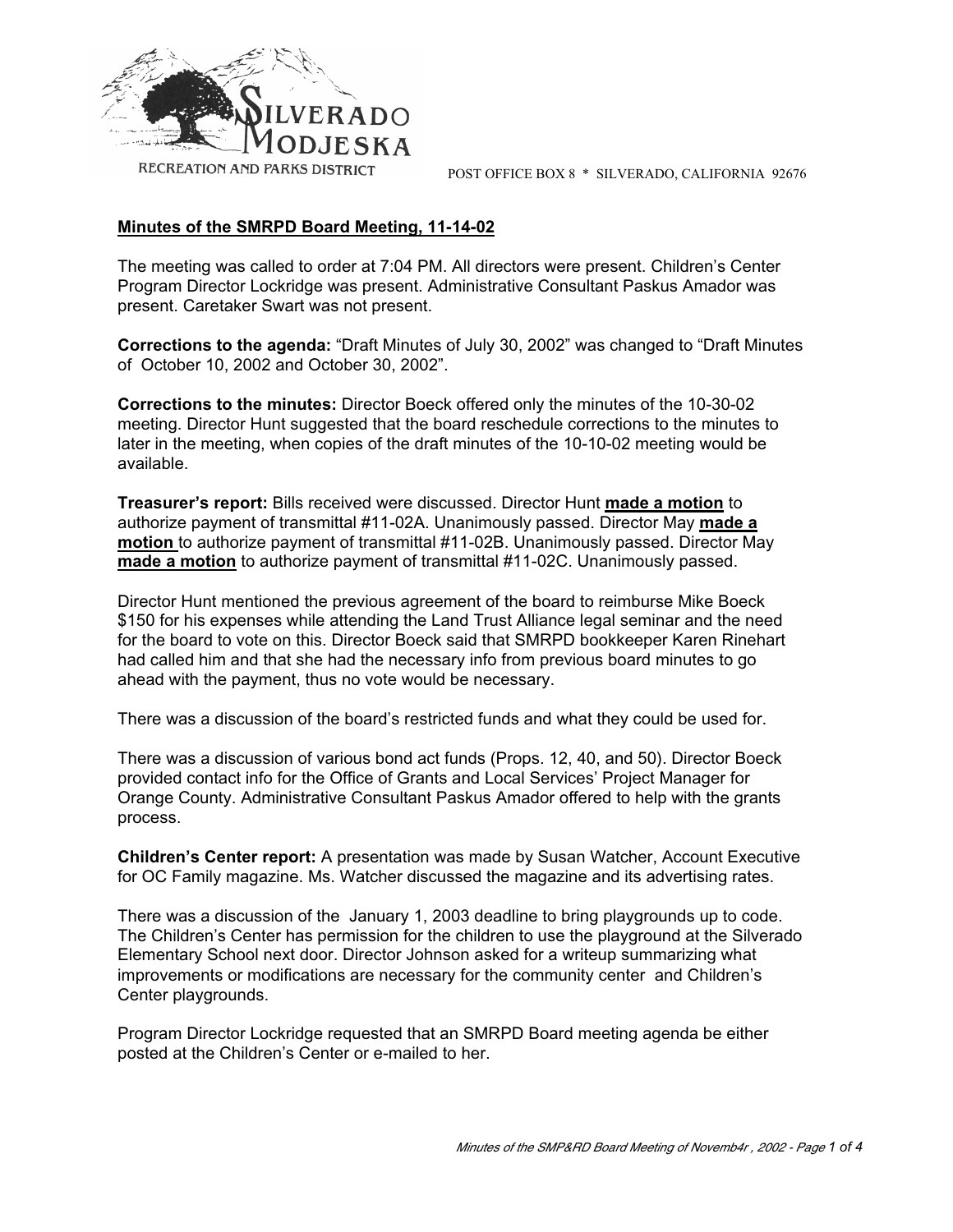Director Boeck mentioned that he is in the process of changing how the minutes are recorded and that he plans to provide the completed minutes within seven days of the meeting date.

Director Levy was concerned about the 1-1-03 deadline for the playground equipment improvements. Director Johnson asked Program Director Lockridge to provide information at the next board meeting concerning exactly what equipment at the Childern's Center playground was out of compliance

Director Hunt asked the Finance Committee (Directors Johnson and May) to meet with Program Director Lockridge and it was decided that the three would meet after the board meeting to discuss the Children's Center budget.

.

Director Boeck asked about the budget entry that showed accrued vacation time for Program Director Lockridge of 292 days, which would amount to over \$49,000 in pay. There was some confusion as to how much vacation pay was owed, as this amount seemed excessive. Program Director Lockridge later said she believed the 292 was the amount of hours, not days, of her accrued vacation pay.

Director Levy commended Program Director Lockridge for the success of her recent fundraiser. It was noted that the Children's Center would have been approximately \$2000 in the red for the month of October without the money from the fundraiser.

Children's Center enrollment has increased recently by 5 children, which puts the total number at about 40.

**Administrative Consultant's report:** Administrative Consultant (AC) Paskus and Director May measured the Silverado Community Center playground to determine how the new playground apparatus would best fit with a minimum of lawn removal. Judy Myers and Fran Williams discussed polling the community about the playground changes at the upcoming December 7 Crafts Fair. Ms. Williams mentioned that the lawn sprinkler system could be affected by the redesign.

Director Levy was concerned that the Modjeska Park playground would be out of code on 1- 1-03.

There was a discussion about the bid process for the California Integrated Waste Management playground equipment grant. Director Hunt proposed that the Finance Committee make a recommendation to the board, then the board would vote on which bid to accept. Director Hunt then proposed that Director Boeck of the Facilities, Maintenance, and Safety Committee and Ms. Williams of the Landscaping Committee review the bids and make a recommendation. The board agreed. AC Paskus mentioned that Jesse Adams, Grant Manager of California Integrated Waste Management, gave us until May of 2003 to utilize our grant funds.

Director Levy mentioned again his concern that our playgrounds should be up to code by 1- 1-03 and he wanted the board to have a game plan to upgrade those facilities. Director Johnson wants to see the sand at the playgrounds replaced with Vita-Turf (?) or some other rubberized substance. Director Hunt suggested that an addition of clean sand could suffice in a pinch and that this would also be affordable. Ginny McVickar offered to supply the board with info about a satifactory sand substitute material used by the county in playgrounds. Director Levy mentioned that the number one function of the board would seem to be making sure the recreational facilities are in working order and in compliance with safety regulations. He repeated that all three SMRPD facilities (playgrounds) would be out of compliance on 1-1-03.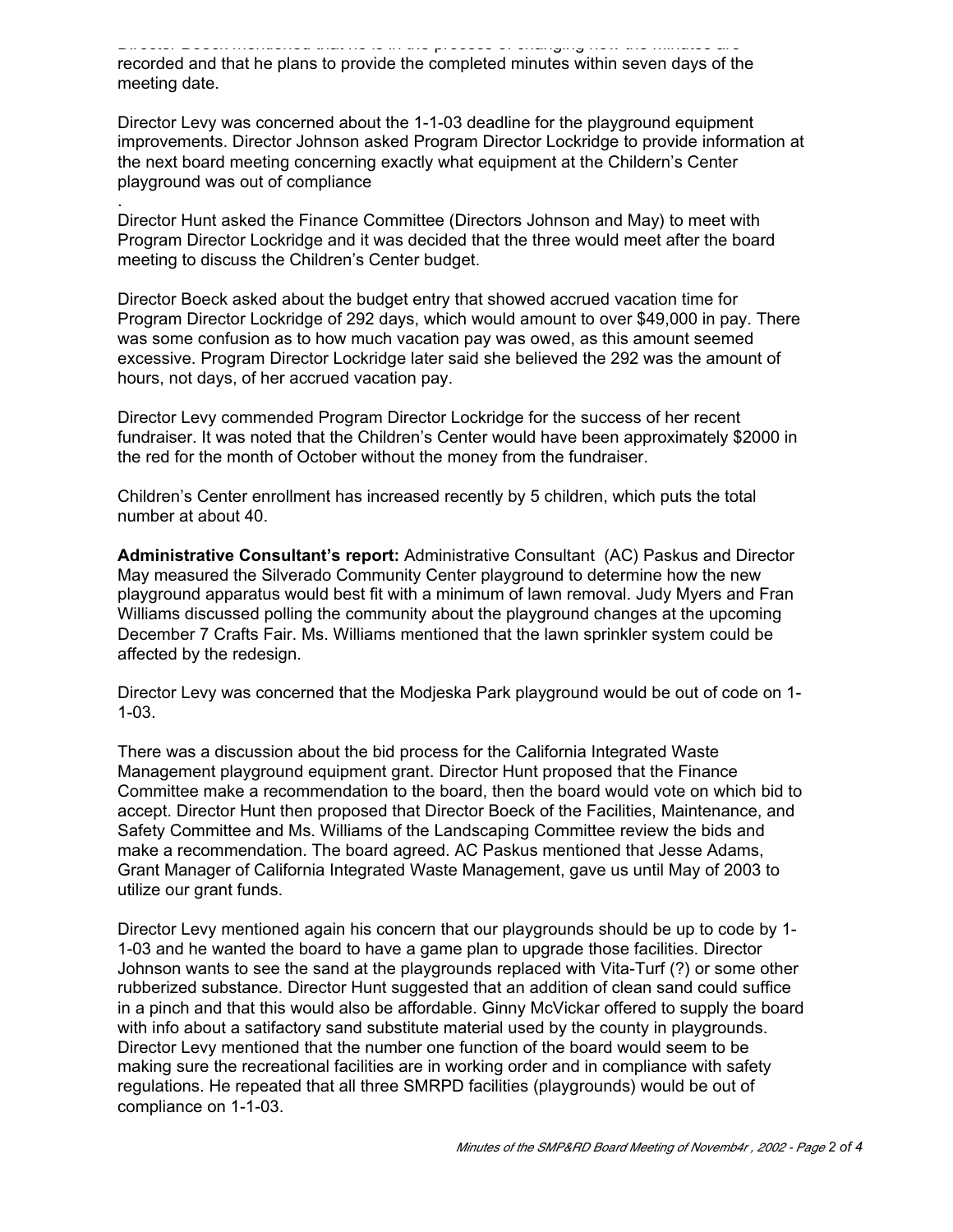Director Johnson said that all three playgrounds need to be inspected on a weekly basis for safety issues. AC Paskus was asked to prepare a paper addressing safety issues at the Modjeska Park.

Director Hunt proposed that the playground compliance issue be included in the agenda for further discussion at the November 25 meeting.

**Other business:** Jim Sill spoke about the problems that have resulted in the closing of California State University's Tucker Wildlife Sanctuary in Modjeska Canyon. Mr. Sill proposed that his existing group, Friends and Neighbors of the Tucker Wildlife Sanctuary, become an autonomous subcommittee of the SMRPD Board. Several directors had a problem with the word "autonomous", meaning self-governing. The board decided to replace "autonomous" with "*ad hoc*" to describe the subcommittee. Director Levy stated that an *ad hoc* subcommittee is very specific in its focus and also serves a temporary function. Director May **made a motion** to create an *ad hoc* Friends and Neighbors of the Tucker Wildlife Sanctuary (FNTWS) Committee, with Director May as the board representative on the committee. The motion passed with Directors May, Hunt, and Johnson in favor and Directors Levy and Boeck abstaining.

Director Boeck spoke to attorney Doug Carstens and reported that he was preparing the information for Mr. Carstens to work with. The attorney will be drafting a letter to send to the County of Orange expressing this district's position concerning present and future park land acquisition and management issues.

AC Paskus informed the board that she was having health problems that made it difficult to perform some of her duties but that she was still capable of accomplishing her most important tasks. Director Johnson mentioned that she would like to see Phil McWilliams (who was present at the meeting) get involved with AC Paskus in handling district business as Mr. McWilliams would be replacing AC Paskus when she is indisposed.

Director Boeck stated that the files were in much improved shape and asked AC Paskus to discontinue the filing for the time being, as she was having trouble performing this function. Director Johnson **made a motion** to renew the AC's contract for another month. Unanimously passed.

A discussion was held regarding holding two monthly SMRPD Board meetings instead of one, as there was so much business to conduct that monthly meetings were becoming 4 hour long marathons. Director Boeck **made a motion** to hold SMRPD Board meetings on the second and fourth Thursdays of each month. Unanimously passed.

Director Hunt **made a motion** to lower the pay for directors from the current \$75 per meeting to \$50 per meeting. The motion passed with Directors Hunt, Johnson, and Levy in favor and Director Boeck not in favor. Director May was temporarily absent from the meeting. Director Johnson mentioned that she has not been paid since becoming a board director; it has been four months or more since she was appointed. Directors Levy and Boeck have not been paid either.

## **Committee reports**

## **Facilities, Maintenance, and Safety**

 **Landscaping** - Ms. Williams reported that Ginny McVicker is interested in the xeriscaping project or any other landscaping projects our district has planned. Director Johnson asked Ms. Williams to prepare a budget showing plants, prices, volunteers available, hours needed, etc.